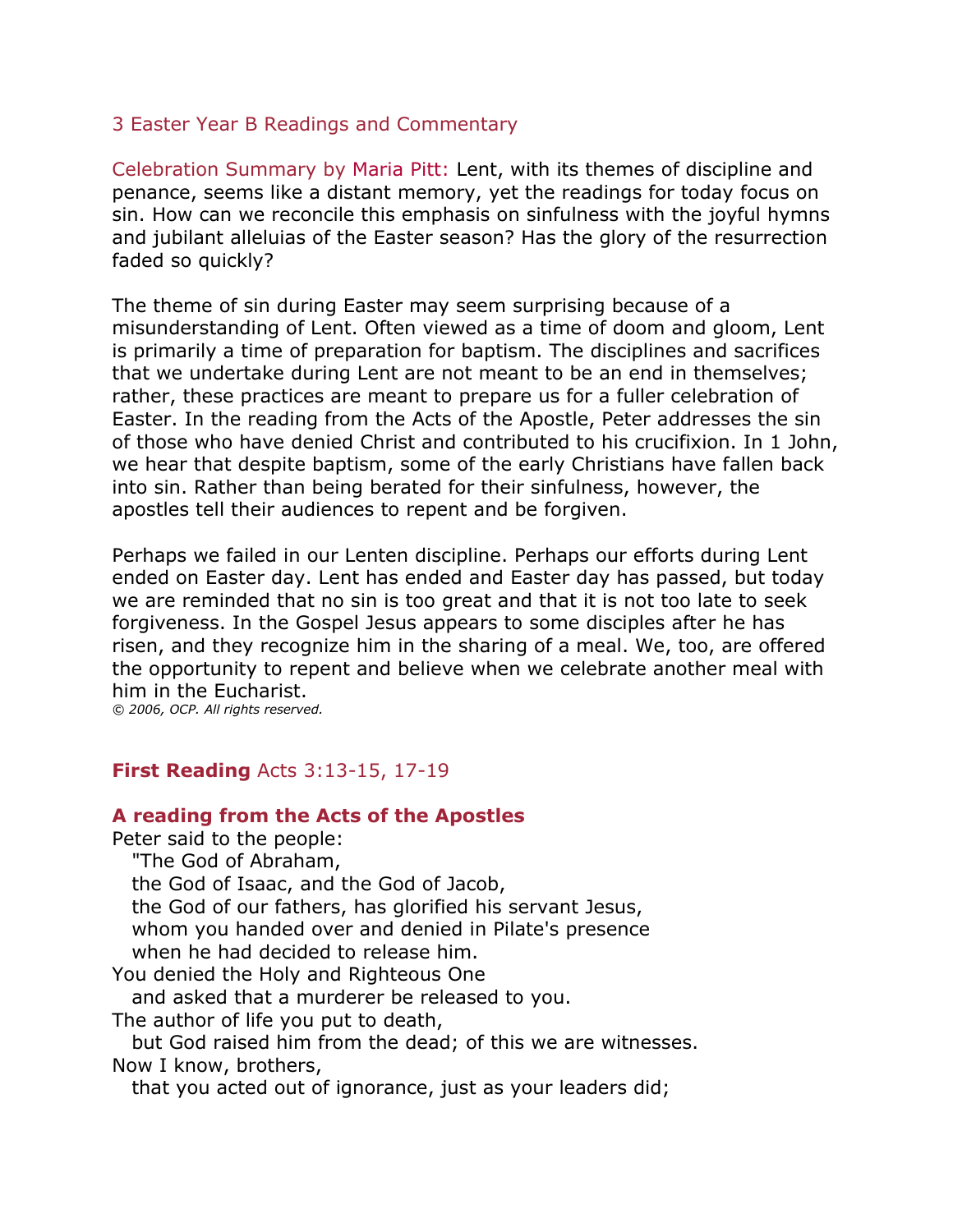but God has thus brought to fulfillment what he had announced beforehand through the mouth of all the prophets, that his Christ would suffer.

Repent, therefore, and be converted, that your sins may be wiped away." **The word of the Lord.** 

Commentary Acts 3:13-15, 17-19 by [Tom Conry:](http://www.liturgy.com/home/authors.php?authorID=185) This is Peter's speech after the healing of a man lame from birth. It opens with a quotation from Ex 3:6,15, one of Luke's favorite passages (e.g. Lk 20:37; Acts 7:32) because of its claim to universality and connection to the past. One of Luke-Acts principal themes is the connection of the Jesus-movement to the ancient stories and traditions of the Jewish people. For the Graeco-Roman elite, whom Luke evidently wished to impress, that which was old was automatically honorable and worth studying. What was novel and surprising was ipso facto suspicious.

Peter's rhetoric echoes the Septuagint – it carries an air of authority because it sounds like what his audience would have identified as their bible, i.e. the Hebrew scriptures translated into Greek. In this way, Peter's speech is analogous to Lincoln's use of the patterns of speech in the King James Bible. Think of the way Lincoln's 2nd Inaugural speech mixes practical politics with the heightened language we hear in church: e.g. "It may seem strange that any men should dare to ask a just God's assistance in wringing their bread from the sweat of other men's faces, but let us judge not, that we be not judged." That is the kind of effect that the author of Luke-Acts wants us to imagine. *© 2003, OCP. All rights reserved.*

**Responsorial Psalm** Psalm 4:2, 4, 7-8, 9

**R(7a)** Lord, let your face shine on us. Or: Alleluia.

- When I call, answer me, O my just God, you who relieve me when I am in distress; have pity on me, and hear my prayer!
- Know that the LORD does wonders for his faithful one; the LORD will hear me when I call upon him.
- O LORD, let the light of your countenance shine upon us! You put gladness into my heart.

As soon as I lie down, I fall peacefully asleep,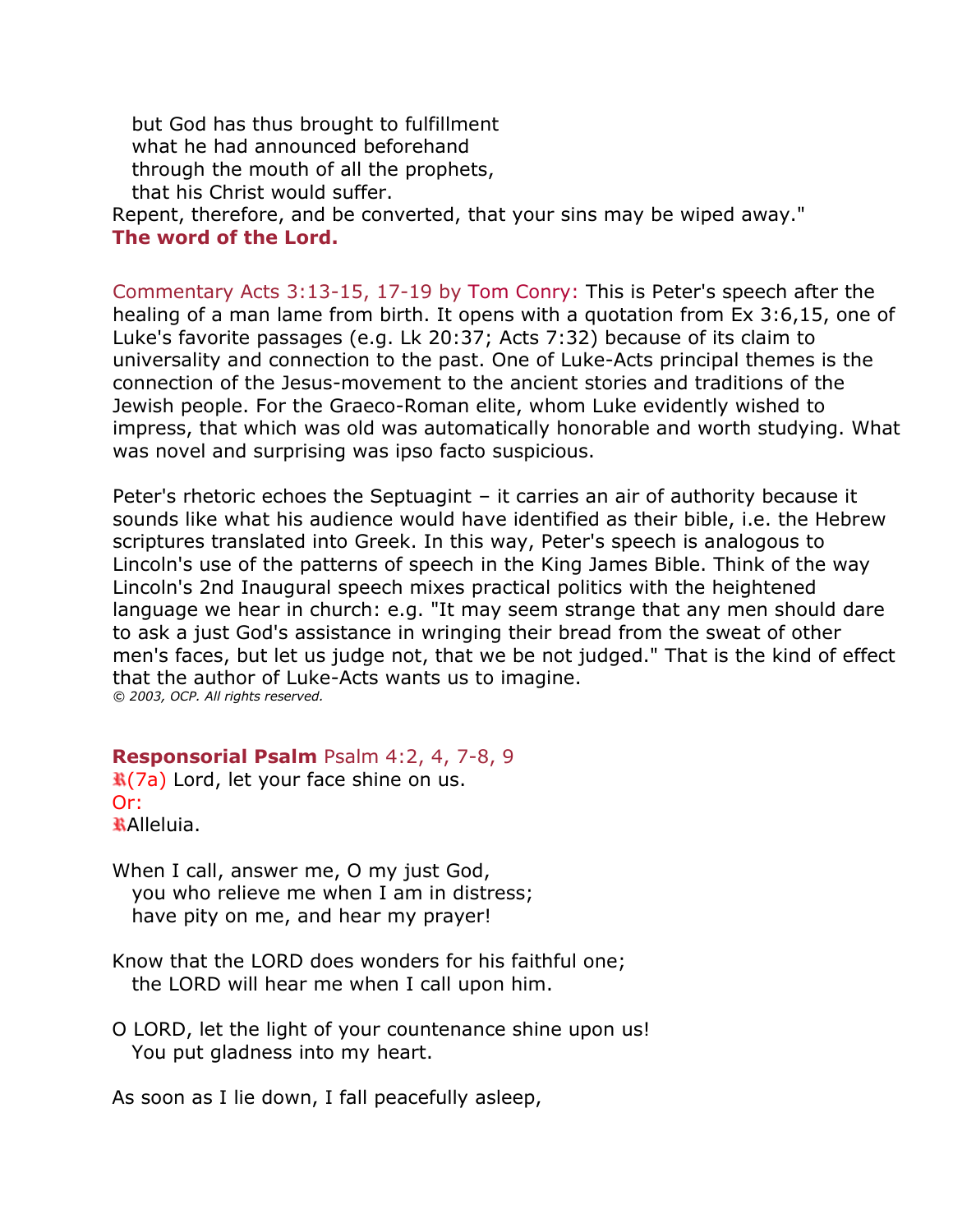for you alone, O LORD, bring security to my dwelling.

Commentary Psalm 4:2, 4, 7-8, 9 by [John Paul Heil:](http://www.liturgy.com/home/authors.php?authorID=6) Main Theme: FAITH that God will HEAR us when we call upon him in PRAYER.

This psalm is an individual lament in which the psalmist expresses his deep faith that God will hear him when he calls upon him in prayer to relieve him from distress, restore his happiness, and grant him a peaceful security. As it has been chosen to accompany today's first reading, the psalm's lament can be considered to be spoken by Jesus himself, who, as Peter declares, was handed over and denied in Pilate's presence, even though he had decided to release him as innocent. As the unjustly accused "holy and righteous one," then, Jesus could aptly, like the psalmist, pray to "my just God" to "relieve me when I am in distress." God's answer in raising Jesus from the dead then corresponds to the psalm's exclamation that "the Lord does wonders for his faithful one." The benefit that Jesus' resurrection means for us can be viewed as the answer to the psalmist's prayer--"O Lord, let the light of your countenance (divine favor) shine upon us!" By raising Jesus, God put gladness in the heart of the psalmist and us. And, like the psalmist, we can "fall peacefully asleep" in the security God brings to our dwelling because of our faith that the God who raised Jesus will also raise us from the dead. *© 2003, OCP. All rights reserved.*

# **Second Reading** 1 John 2:1-5a

# **A reading from the first Letter of Saint John**

My children, I am writing this to you

so that you may not commit sin.

But if anyone does sin, we have an Advocate with the Father,

Jesus Christ the righteous one.

He is expiation for our sins,

and not for our sins only but for those of the whole world.

The way we may be sure that we know him is to keep his commandments.

Those who say, "I know him," but do not keep his commandments

are liars, and the truth is not in them.

But whoever keeps his word,

the love of God is truly perfected in him.

# **The word of the Lord.**

Commentary 1 John 2:1-5a by [Tom Conry:](http://www.liturgy.com/home/authors.php?authorID=185) The first letter of John (which is not really a letter but rather seems to be fragments from several homilies) is an attempt to address divisions in a local church. In today's reading, the author argues that "knowing" Christ is only possible within the discipline of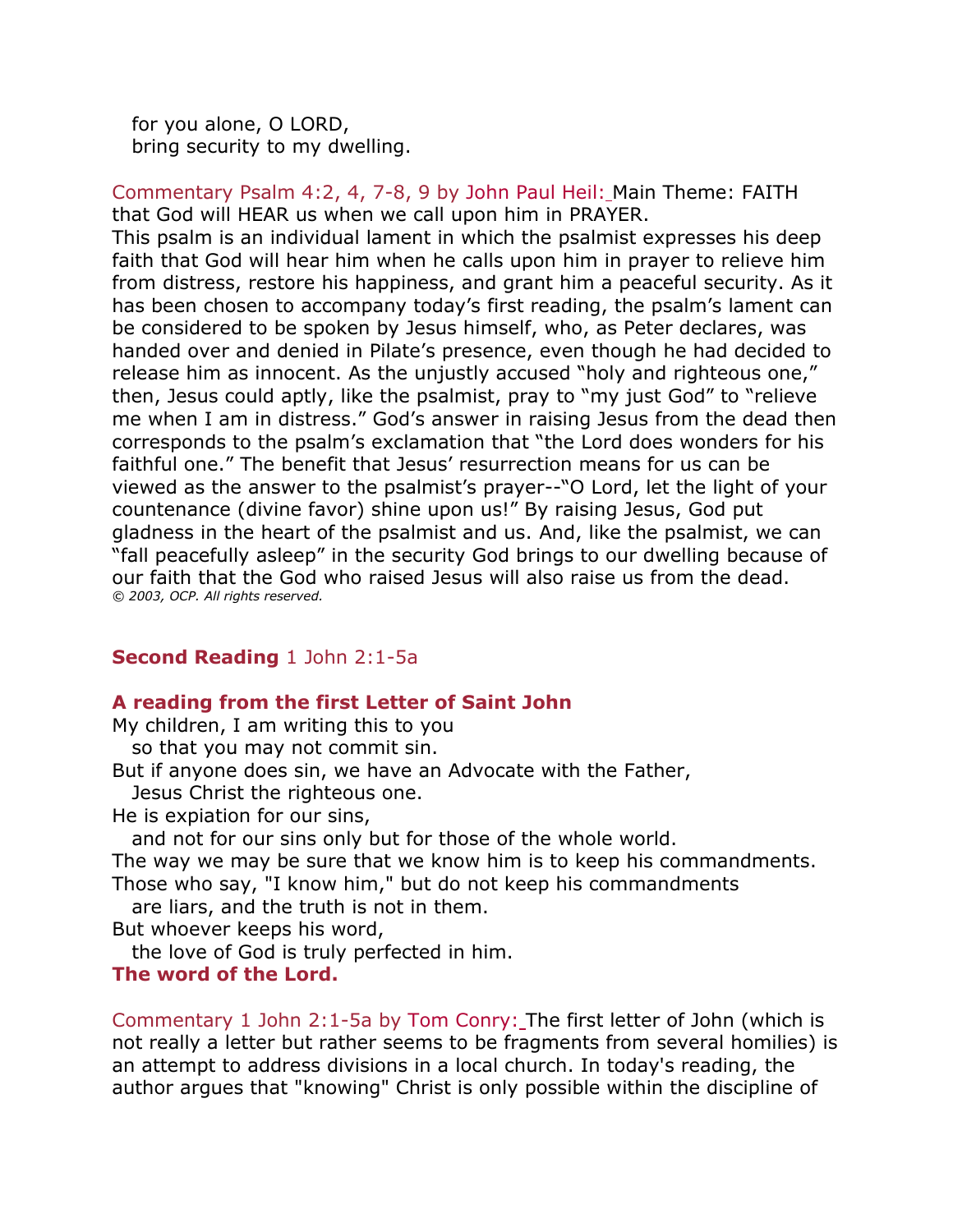the local community, within which the commandments of God are interpreted and kept. The conflict is apparently between those who would like to "spiritualize" the gospel and those who would insist upon a religious experience more grounded in the nuts-and-bolts of daily existence. Thus the letter begins, "We declare to you what was from the beginning, what we have heard, what we have seen with our eyes, what we have looked at and touched with our hands" (1:1).

The author uses many of the familiar Johannine themes but with a substantially different logic and focus than the fourth gospel. The symbols of light and darkness mark this particular section. Being in the light is determined not by a personal experience or revelation, nor by a special understanding. Rather, those who are in the light have fellowship with one another (1:7), obey Christ's commandments (2:3), and love their brothers and sisters (2:10).

*© 2003, OCP. All rights reserved.*

Gospel Acclamation cf. Luke 24:32 Alleluia, alleluia.

Lord Jesus, open the Scriptures to us; make our hearts burn while you speak to us.

## **Gospel** Luke 24:35-48

## **A reading from the holy Gospel according to Luke**

The two disciples recounted what had taken place on the way, and how Jesus was made known to them in the breaking of bread.

While they were still speaking about this, he stood in their midst and said to them, "Peace be with you." But they were startled and terrified and thought that they were seeing a ghost. Then he said to them, "Why are you troubled? And why do questions arise in your hearts? Look at my hands and my feet, that it is I myself. Touch me and see, because a ghost does not have flesh and bones as you can see I have." And as he said this, he showed them his hands and his feet.